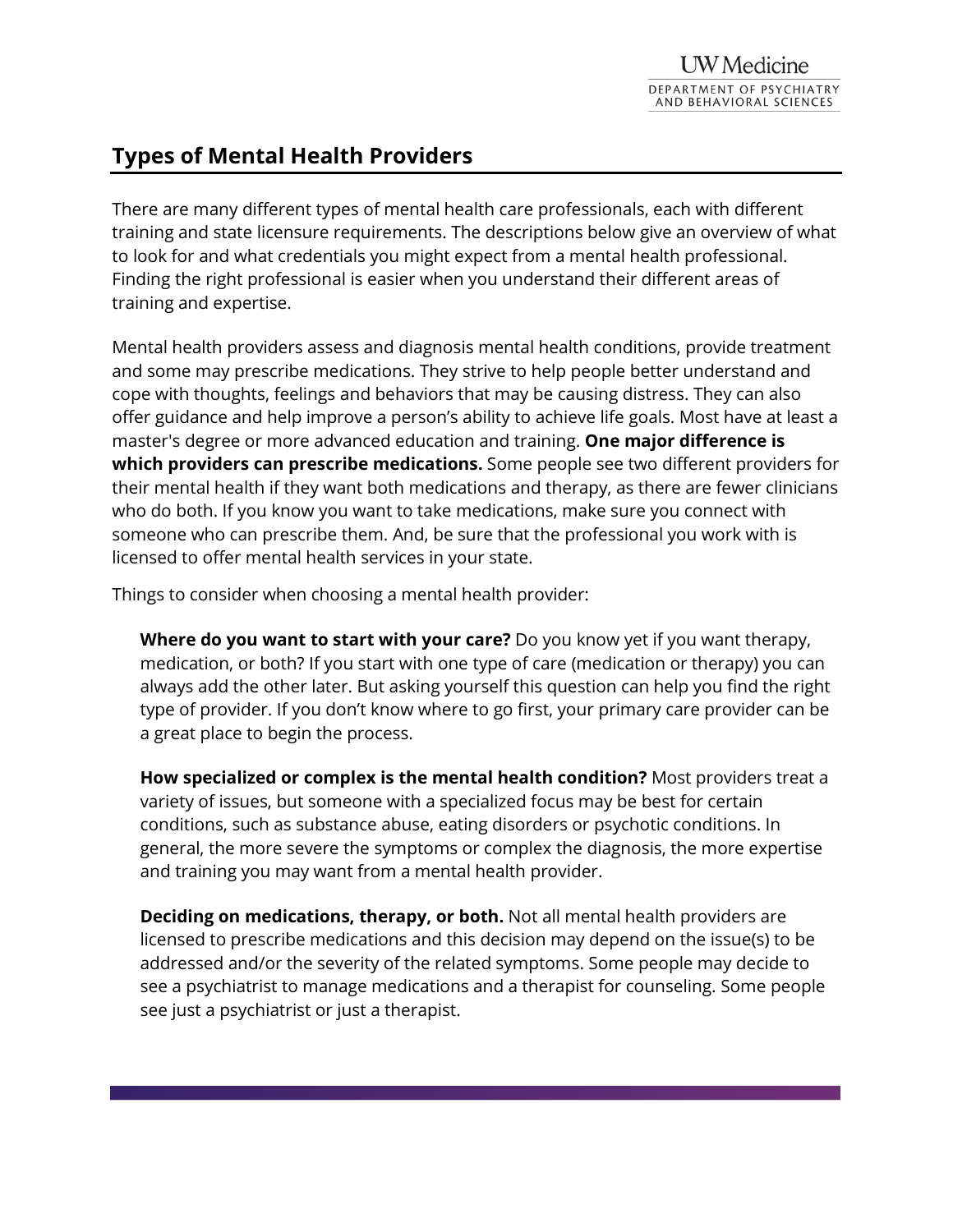**Health plan coverage.** Health insurance companies maintain lists of mental health providers who are covered by a person's specifical insurance plan. It is important to check ahead of time to find out details related to mental health benefits such as coinsurance, deductibles, out of network benefits, etc. to avoid unexpected bills.

#### **Mental Health Prescribers**

The following health care professionals can prescribe medication. They may also offer assessments, diagnoses and therapy.

### **Primary Care Provider**

You might not think of your primary care provider first when you think about getting medication for your mental health, but many are very comfortable with prescribing medication, particularly for more common mental health conditions such as depression and anxiety. If you are new to mental health, alerting your primary care provider about what you are experiencing is important so they can follow your care and progress. Our mental health impacts our physical health, and it is a good idea to have the key members of your care team know what is going on.

### **Psychiatrist**

A psychiatrist is a physician – a Doctor of Medicine (MD) or Doctor of Osteopathic Medicine (DOs). After receiving an undergraduate college degree, psychiatrists complete four years of medical school, and four years in a psychiatry residency training. They may further specialize in specific diagnoses or populations such as addiction medicine, child and adolescent psychiatry, or the care of older adults (geriatrics). A psychiatrist can diagnose and treat mental health conditions, prescribe medication and some provide counseling or psychotherapy. They are trained to distinguish mental health problems from medical conditions that may present with psychiatric symptoms.

# **Advanced Registered Nurse Practitioner (ARNP)/ Psychiatric-Mental Health Nurse Practitioner (PMHNP)**

An ARNP, also known as a nurse practitioner (NP), is a nurse with a master's degree in advanced practice nursing. In Washington State, a nurse practitioner with additional education and certification in psychiatric and mental health assessment, diagnoses, and treatment may be referred to as a Psychiatric-Mental Health Nurse Practitioner (PMHNP). As in many states, ARNPs in Washington are independent practitioners, so are not supervised by a physician. They diagnose and treat mental health conditions, provide counseling or psychotherapy, and prescribe psychiatric medications. If you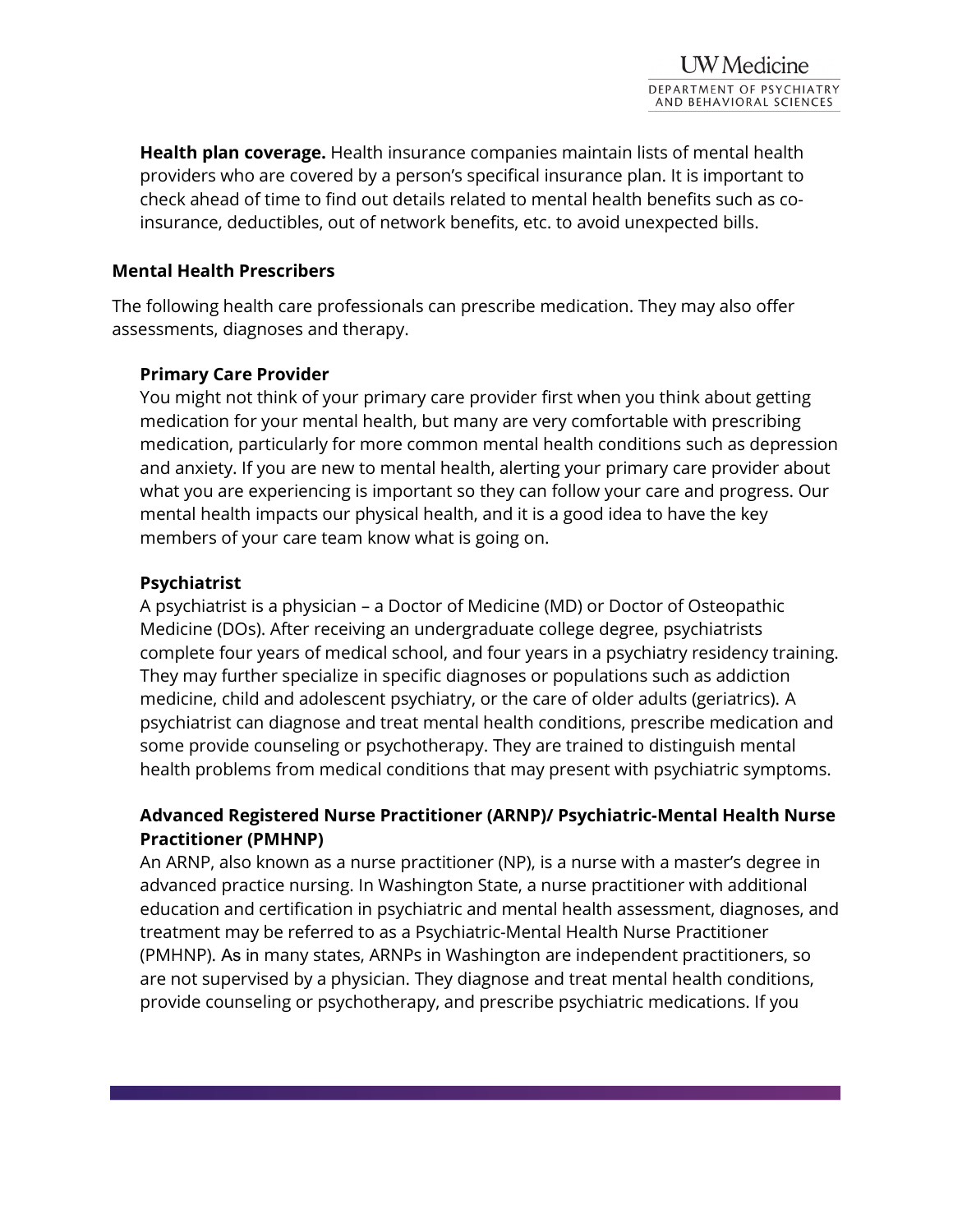want a nurse practitioner who offers both prescribing and therapy, make sure to ask. Not all providers do both.

### **Physician Assistant (PA/PA-C)**

Physician Assistants (PAs) have a bachelor's degree and then receive a master's degree from a physician assistant program. Some PAs specialize in psychiatric/mental health care and offer their services under the supervision of a psychiatrist. PAs who specialize in psychiatry can diagnose and treat mental health conditions and prescribe medication.

### **Mental Health Therapists / Counselors**

The terms "therapist" and "counselor" are often used interchangeably and typically focus on providing psychotherapy, or counseling, to individuals, families, couples, or groups, in a variety of practice settings and specialties. Their goal is to help people overcome mental health challenges, life stress, and other obstacles that may be impacting their lives. If licensed in their area of practice, they may independently diagnose and treat mental health issues. These providers do not prescribe medications but may work with those who do.

Mental health providers in this category have completed an undergraduate college degree and then at least a master's degree in behavioral health that includes a clinical internship. After completing the master's degree, they must complete several thousand hours of direct work with clients under the supervision of a licensed mental health professional and then may take a state licensing exam. They may go on to specialize in particular types of therapy such as cognitive behavioral or psychodynamic or focus their practice on specific populations such as trauma survivors, adolescents, or older adults. In many states, licensed counselors must annually complete continuing education hours to maintain their license to practice. Here are a few examples of the types of providers who offer therapy or counseling services.

#### **Psychologist (PhD/PsyD)**

Psychologists hold a doctoral degree in clinical psychology or another specialty such as counseling or education - a Doctor of Psychology (PsyD) or a Doctor of Philosophy (PhD). They are trained to evaluate a person's mental health using clinical interviews, psychological evaluations, and specialized diagnostic testing. Some may have training in specific forms of therapy.